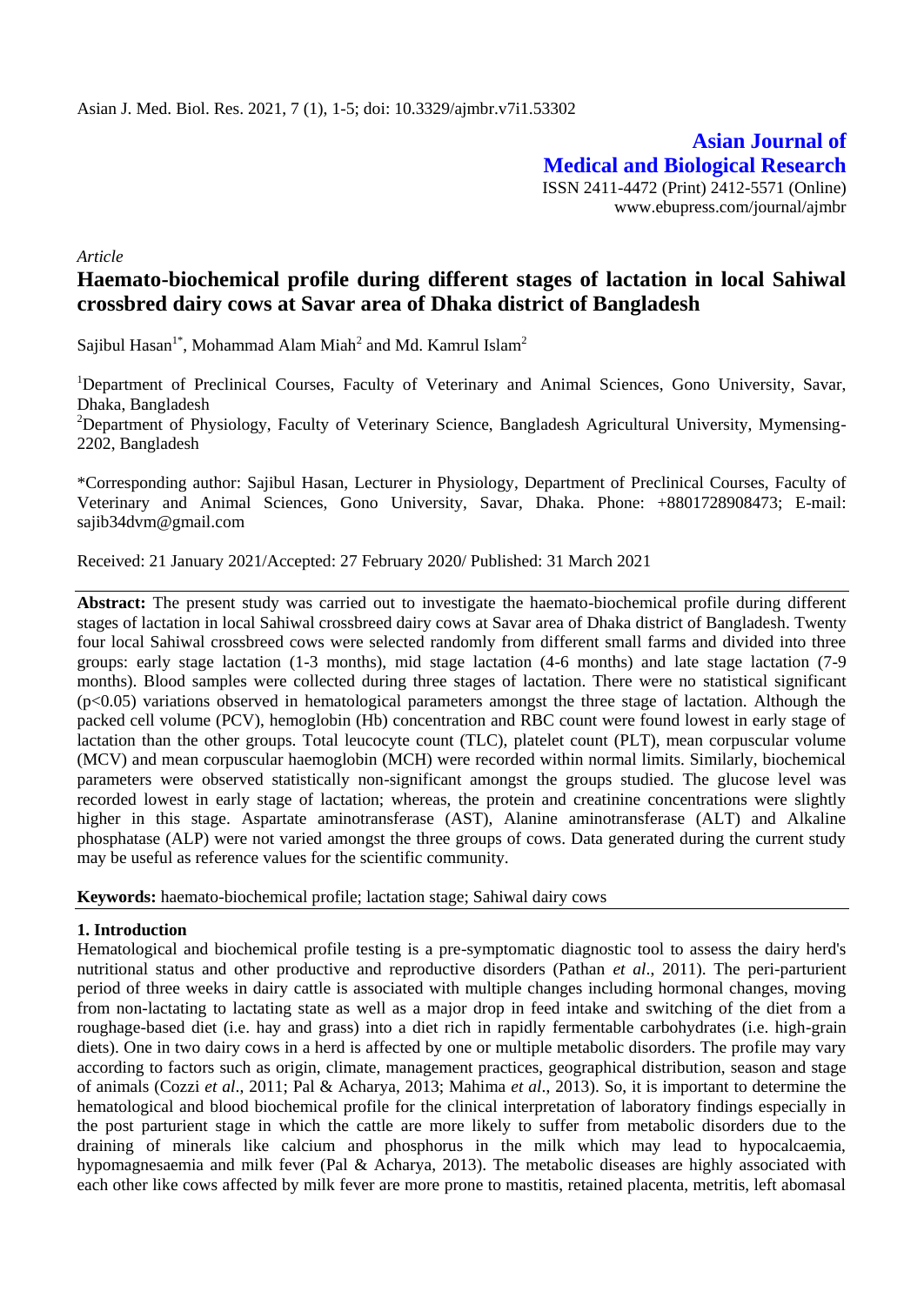displacement (LDA), dystocia, udder edema and ketosis. There are numerous reports on the effects of different phases of the reproductive cycle and pregnancy on hemato-biochemical indices in domestic animal species including dairy cow (Jain *et al*., 2009). However, no such study could be traced investigating the blood picture during different stages of lactation in local Sahiwal crossbreed dairy cows of Bangladesh. It is well established that milk and milk components are directly and indirectly synthesized from blood. The rate at which blood flows to the mammary gland is one of the key-factors in determining milk synthesis. Approximately, 400 to 500 liters of blood circulate through mammary gland to produce one liter of milk (Fernandez and Hoeffler, 1998). There is a 2 to 6 folds increase in blood flow in the mammary gland starting 2 to 3 days prepartum. During lactation, the mammary gland secretory cells utilize 80% of the blood metabolites for milk synthesis depending on the infiltration of precursors of milk components like amino acids, glucose and fatty acids (Piccione *et al*., 2009). Hence, blood biochemical parameters including total protein, triglycerides, free fatty acids and urea are important indicators of the metabolic activity in lactating animals (Karapehlivan *et al*., 2007). Since the milk yield and composition varies across the length of lactation stage, it is, therefore, necessary to study haematobiochemical constituents during different stages i.e. early, mid and late stage of lactation. Accordingly, the present study was undertaken to investigate the variations in haemato-biochemical profile during different stages of lactation in local Sahiwal crossbreed dairy cows of Bangladesh.

# **2. Materials and Methods**

### **2.1. Experimental design**

The experiment on hemato-biochemical profile during different stages of lactation in local Sahiwal crossbreed dairy cows were carried out in different small dairy farms at Nolam area of Savar, Dhaka. Twenty four local Sahiwal crossbreed cows were selected randomly from different small farms and divided into three groups, depending on the day postpartum of sampling, each group consists of eight dairy cows: group I: 1-3 months after calving (early stage of lactation), group II: 4-6 months after calving (mid stage of lactation), group III: 7-9 months after calving (late stage of lactation). They were reared in same environmental management and also provide normal lactating ration.

### **2.2. Collection of blood samples**

Blood samples were collected aseptically from each animal of all the three groups by jugular vein puncture into collection tubes containing anticoagulants or without anticoagulants for hematological and biochemical analysis, respectively.

## **2.3. Hematological analysis**

Collected blood samples were analyzed for different hematological parameters including total erythrocyte count (TEC), total leucocyte count (TLC), platelet count (PLT), hemoglobin concentration (Hb), packed cell volume (PCV), mean corpuscular volume (MCV) and mean corpuscular hemoglobin (MCH) using automated hematology analyzer (Cell-Dyn 3700, Abbott Diagnostics, USA).

### **2.4. Biochemical analysis**

The blood samples were allowed to clot and after clotting, the samples were centrifuged properly, then clear blood serum were separated into clean test tube. Then the serum samples were analyzed for different biochemical parameters including glucose, total protein, creatinine, blood urea nitrogen (BUN), alanine aminotransferase (ALT), asparate aminotransferase (AST) and alkaline phosphatase (ALP) by employing dry chemistry discs/cartridges in Piccolo Xpress Chemistry Analyzer (Abaxis, USA).

### **2.5. Data analysis**

The results were statistically analyzed using one-way ANOVA as per the method of Snedecor and Cochran (1994).  $P < 0.05$  was considered to be statistically significant.

### **3. Results and Discussion**

# **3.1. Hematological profile during different stages of lactation**

Table -1 showed the hematological parameters of local Sahiwal crossbred dairy cows during different lactation stages. Although the observed values of the hematological parameters were varied apparently, the differences were statistically non-significant. PCV, Hb and RBC count were found lowest at an early stage of lactation in local Sahiwal crossbred cow. Esievo and Moore (1979), also stated that the concentrations of PCV, Hb, RBC along with serum iron (SI), iron-binding capacity (IBC), and serum albumin decreased in an early stage of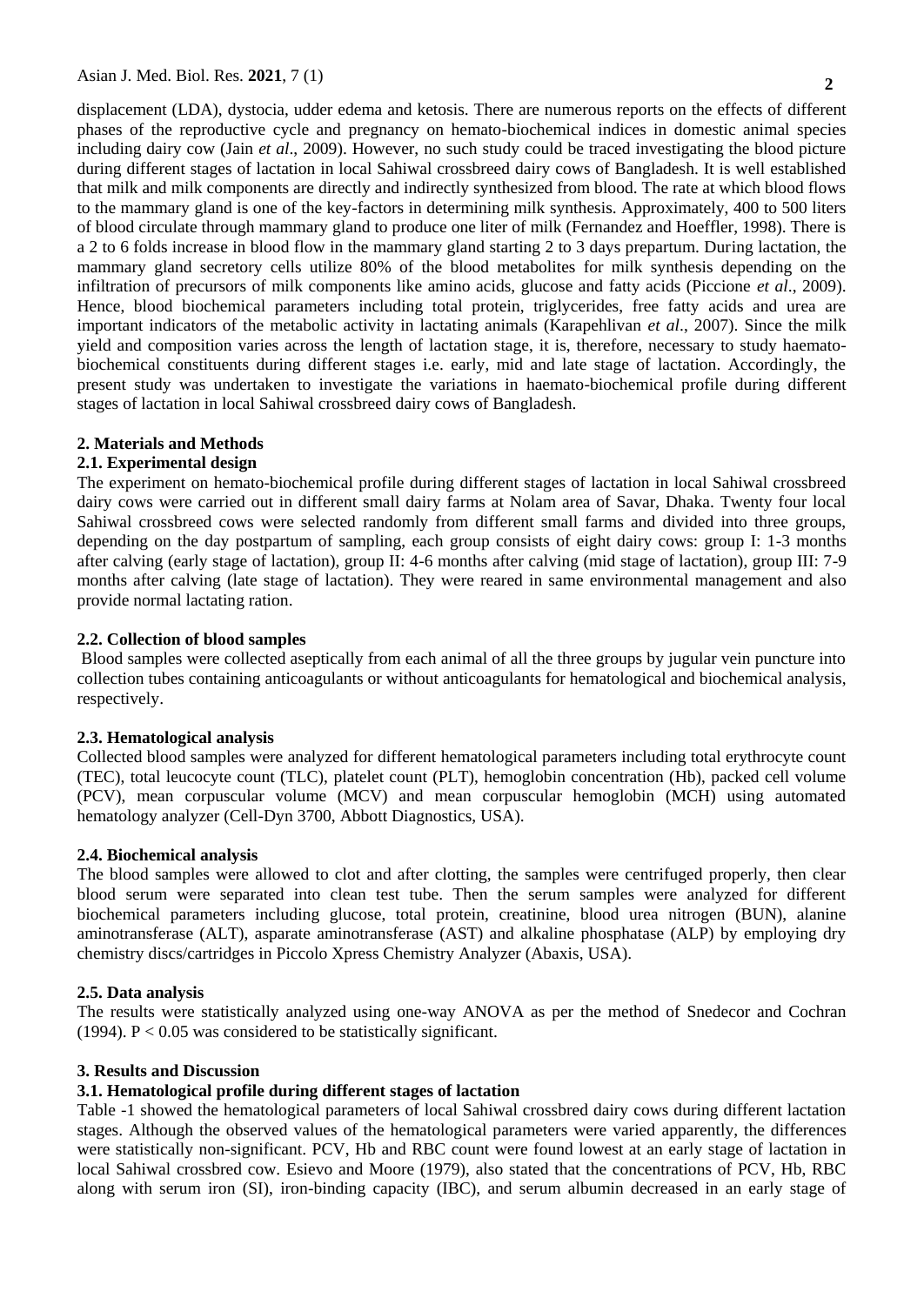lactation and non-significantly increase the concentration levels through the mid and late stage of lactation. A decline in the number of RBC in the blood of ewes in the early stage of lactation was also reported by Antunovic *et al*. (2011).

The total leukocyte count (TLC), platelet count (PLT), mean corpuscular volume (MCV), mean corpuscular hemoglobin (MCH) were found within the normal limits. Similar to current investigation, non-significant differences in various hematological indices were also reported by Flores *et al*. (1990) during early and late stage of lactation. Similar types of observations were also recorded by Hagawane *et al*. (2012).

**Table 1. Hematological values (Mean ± SE) in local crossbred Sahiwal dairy cows during different stages of lactation.**

| <b>Parameters</b> | <b>Early stage lactation</b> | Mid stage lactation | Late stage lactation |
|-------------------|------------------------------|---------------------|----------------------|
|                   | $(1-3$ months)               | $(4-6$ months)      | $(7-9$ months)       |
| $RBC (M/\mu l)$   | $6.38 \pm 0.12$              | $7.56 \pm 0.33$     | $8.50 \pm 0.21$      |
| WBC $(K/\mu I)$   | $8.90 \pm 0.75$              | $8.60 \pm 0.88$     | $9.40 \pm 0.83$      |
| PLT(K/u)          | $450.2 \pm 22.18$            | 505.38±13.45        | 490.16±23.87         |
| Hb(g/dl)          | $10.25 \pm 1.74$             | $12.10 \pm 2.14$    | $11.53 \pm 1.74$     |
| $PCV$ $(\% )$     | $30.32 \pm 1.24$             | $31.60 \pm 1.86$    | $32.24 \pm 1.90$     |
| MCV(fL)           | $50.03 \pm 1.20$             | $48.18 \pm 1.48$    | $46.05 \pm 1.34$     |
| $MCH$ (pg)        | $15.45 \pm 0.15$             | $16.26 \pm 0.50$    | $15.19 \pm 0.78$     |

(P< 0.05; statistically non-significant)

## **3.2. Biochemical profile during different stages of lactation**

The different biochemical values (Mean  $\pm$  SE) during different stages of lactation of local Sahiwal dairy cows are presented in Table 2. Data indicated that the mean concentration of blood glucose was lowest (42.75  $\pm$  1.56 mg/dl) in the early stage and increased subsequently as the lactation advances. The observed values of blood glucose for the mid and late stage of lactation were  $44.8 \pm 2.36$  mg/dl and  $48.80 \pm 2.51$  mg/dl, respectively. The current trend of variations is consistent with an earlier report in lactating ewes (Roubies *et al*., 2006) and lactating mares (Heidler *et al*., 2002).

In contrast, glucose levels were reported to be the same throughout the three stages of lactation by Peterson and Waldern (1981). Doornenbal *et al.* (1988) reported higher (p<0.05) glucose concentration at parturition that declined during the lactation period. The lower level of blood glucose recorded during an early stage of lactation may be due to the utilization of a large amount of blood glucose by the mammary gland for the synthesis of lactose (Schultz, 1968). It is reported that lactose synthesis and milk yield show a linear positive correlation with glucose uptake and thus the lactose synthesis potential is accompanied by greater glucose uptake by the lactating mammary gland (Afshar and Fathi, 2012). The total protein level (8.90±0.23 g/dl) was found to be slightly higher in group I as compared to group II and group III animals. This observation is on the contrary to the finding of Yaylak *et al*. (2009), who recorded lower protein values in dry and early stages of lactation in case of Holstein cows. Krajnicakova *et al*. (2003) also observed an increasing trend of total protein level of serum with the progress of lactation in lactating goats and concluded that this is due to the catabolism of protein for milk synthesis. The variation may be attributed to the differences in species, nutrition, husbandry, environment and methods of assay (Beaunoyer, 1992; Osman and AlBusadah, 2003). However, Hagawane *et al*. (2012) reported highest protein value in the early stage of lactation, which is comparable to current findings. The possible explanation for this phenomenon may be the hemoconcntration and water losses due to parturition. Further, earlier investigations have clearly shown that the expression of major milk proteins increases dramatically and in a concerted way during the onset of lactation (Bionaz and Loor, 2011).

It is noted that the blood creatinine level was higher in group I (1.46±0.08 mg/dl) as compared to group II (1.34±0.09 mg/dl) and group III (1.23±0.16 mg/dl) local Sahiwal crossbred cow. The apparent increase in creatinine level at the early stage of lactation may be ascribed to uterine involution and myometrium protein degradation (Bell *et al*., 2000). Nonetheless, Peterson and Waldern (1981) found no differences in creatinine concentrations amongst the various stages of lactation, but observed that creatinine levels rose in dry cows with increasing days of pregnancy. Kronfeld (1982) reported the highest serum creatinine levels during the peak of lactation in Holstein cows.

Similarly, the mean value of blood urea nitrogen (BUN) was also recorded to be higher in initial stage of lactation (23.40±1.6 mg/dl) and decreased the values as the lactation progresses like mid lactation (21.8±1.36 mg/dl) and late lactation (20.70±2.15 mg/dl) stages. This may hold well in relation to observed apparently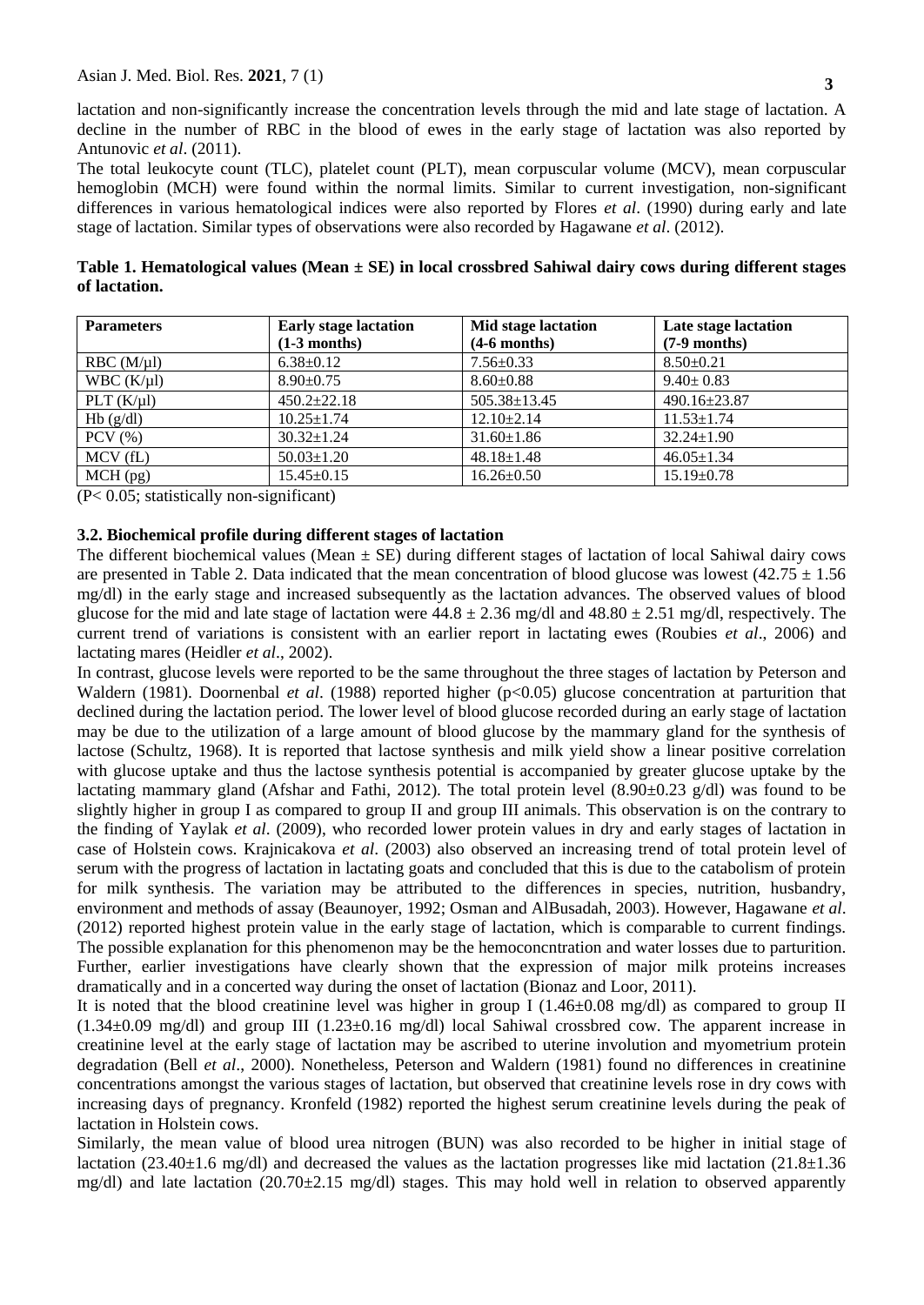increased level of total protein. The BUN values observed in the present study at different stages of lactation were higher than those reported in earlier investigation (Hagwane *et al*., 2012). Reinartz and Hofmann (1989) also found that serum urea concentration was significantly influenced by the lactation stage. It is recorded that the efficiency for utilization of metabolisable protein for milk production (0.68) is less than that of maintenance (1.00) (McDonald *et al*., 1995). So, as the milk production increases, the overall protein utilization efficiency decreases, which consequently leads to more drainage of nitrogen in terms of urea through urine and milk (Roy *et al*., 2003). An increase in urea value was further observed in the first 8 weeks of lactation (Ndibualonji and Godeau, 1993) and found to be peak at 12 weeks postpartum, which decreased slowly thereafter (Rajcevic *et al*., 1993).

AST and ALP are considered to be effective biomarkers to detect the energetic and mineral imbalance (Mundim *et al*., 2007). Changes in activities of these enzymes may also be related to reduce dry matter intake around parturition which lead to hepatic lipidosis and alter the normal function of the liver (Greenfield *et al*., 2000). However, no indications were found in the literature to explain the relationship of the recorded trends of variations in the concentrations of these enzymes with different stages of lactation. The concentration of AST was found highest in the mid lactation stage (52.90±2.15 U/L) compare to initial lactation stage (50.12  $\pm$ 2.24 U/L) and late lactation stage (49.7±2.05 U/L). However, there is no statistically significant variation observed in the concentration of AST, ALT and ALP amongst the three groups. Ling *et al*. (2003) observed that the blood concentration of AST increases between day 117 and 151 of lactation (mid stage) in Holstein cow which is in accordance with the present findings. An increase in ALT and AST activity in the blood of ewes during lactation is indicative of increase in hepatic metabolism (Antunovic *et al*., 2004, 2011).

**Table 2. Biochemical values (Mean ± SE) in local crossbred Sahiwal dairy cows during different stages of lactation.**

| <b>Parameters</b>      | <b>Early stage lactation</b> | Mid stage lactation | Late stage lactation |
|------------------------|------------------------------|---------------------|----------------------|
|                        | $(1-3$ months)               | $(4-6$ months)      | $(7-9$ months)       |
| Glucose $(mg/dl)$      | $42.75 \pm 1.56$             | $44.8 \pm 2.36$     | $48.80 \pm 2.51$     |
| Total protein $(g/dl)$ | $8.90 \pm 0.23$              | $8.45 \pm 0.16$     | $8.70 \pm 0.24$      |
| Creatinine $(mg/dl)$   | $1.34 \pm 0.08$              | $1.46 \pm 0.09$     | $1.23 \pm 0.16$      |
| BUN (mg/dl)            | $23.40 \pm 1.6$              | $21.8 \pm 1.36$     | $20.70 \pm 2.15$     |
| AST (U/L)              | $50.12 \pm 2.24$             | $52.90 \pm 2.15$    | $49.7 \pm 2.05$      |
| $ALT$ (U/L)            | $26.0 \pm 2.34$              | $24.5 \pm 1.87$     | $22.4 \pm 1.48$      |
| ALP(U/L)               | $48.18 \pm 1.50$             | $46.31 \pm 2.03$    | $47.20 \pm 1.37$     |

(P< 0.05; statistically non-significant)

#### **4. Conclusions**

The present study investigated the hemato-biochemical profile during different stages of lactation in local Sahiwal crossbreed dairy cows at Savar area of Dhaka district of Bangladesh. There is no significant variation found among the hemato-biochemical profile during different stages of lactation. Nonetheless, data generated during the current study may be useful tools for the scientific community as this is the first study of its kind in case of Sahiwal cow in Bangladesh. Further, blood profile has traditionally been used to assess the metabolic health status of the animals; hence the present investigation may also be helpful in this regard. In addition, this study may also assist the nutritionists to formulate ration for optimum productivity of the dairy cow since bloodbiochemical analyses are being widely considered to identify dietary causes of diseases leading to low productivity.

#### **Acknowledgements**

This work was supported by a grand in aid from the Center for Multidisciplinary Research (CMR, GB) Gono University, Savar, Dhaka. The authors also thanks to Physiology and Biochemistry Laboratory of Gono University for the technical support of the research work.

### **Conflict of interest**

None to declare.